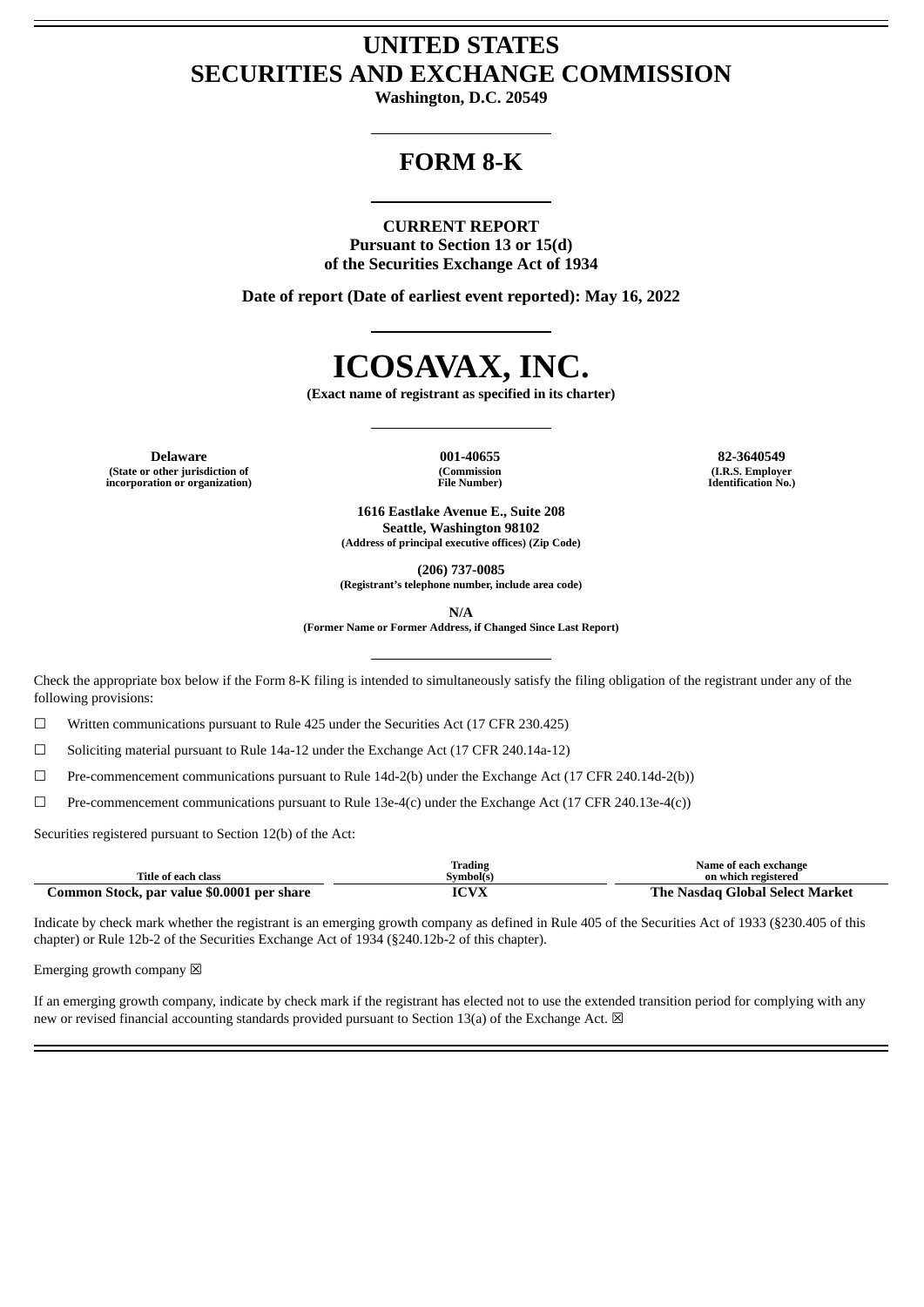#### **Item 2.02 Results of Operations and Financial Condition.**

On May 16, 2022, Icosavax, Inc. issued a press release announcing its financial results for the quarter ended March 31, 2022. A copy of the press release is attached hereto as Exhibit 99.1 and is incorporated herein by reference.

In accordance with General Instruction B.2 of Form 8-K, the information in this Current Report on Form 8-K, including Exhibit 99.1, shall not be deemed "filed" for purposes of Section 18 of the Securities Exchange Act of 1934, as amended (the "Exchange Act"), or otherwise subject to the liabilities of that section, nor shall it be deemed incorporated by reference in any filing under the Securities Act of 1933, as amended, or the Exchange Act, whether made before or after the date hereof, except as expressly set forth by specific reference in such filing.

#### **Item 9.01. Financial Statements and Exhibits.**

(d) Exhibits

| Exhibit<br>No. | <b>Description</b>                                                          |
|----------------|-----------------------------------------------------------------------------|
| 99.1           | Press Release Issued on May 16, 2022                                        |
| 104            | Cover Page Interactive Data File (embedded within the Inline XBRL document) |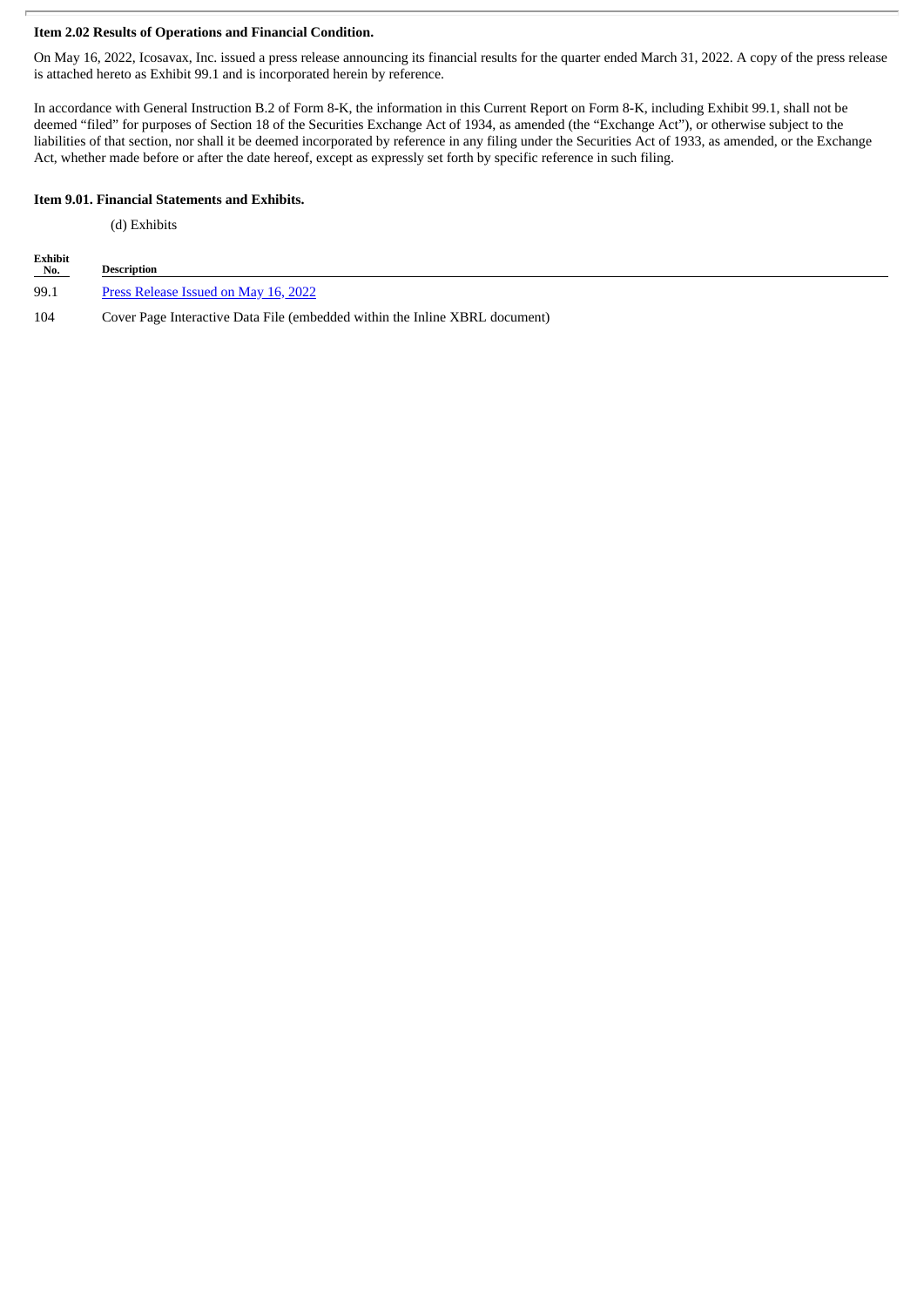SIGNATURES

Pursuant to the requirements of the Securities Exchange Act of 1934, the registrant has duly caused this report to be signed on its behalf by the undersigned hereunto duly authorized.

Date: May 16, 2022

ICOSAVAX, INC.

By: /s/ Thomas Russo

Thomas Russo Chief Financial Officer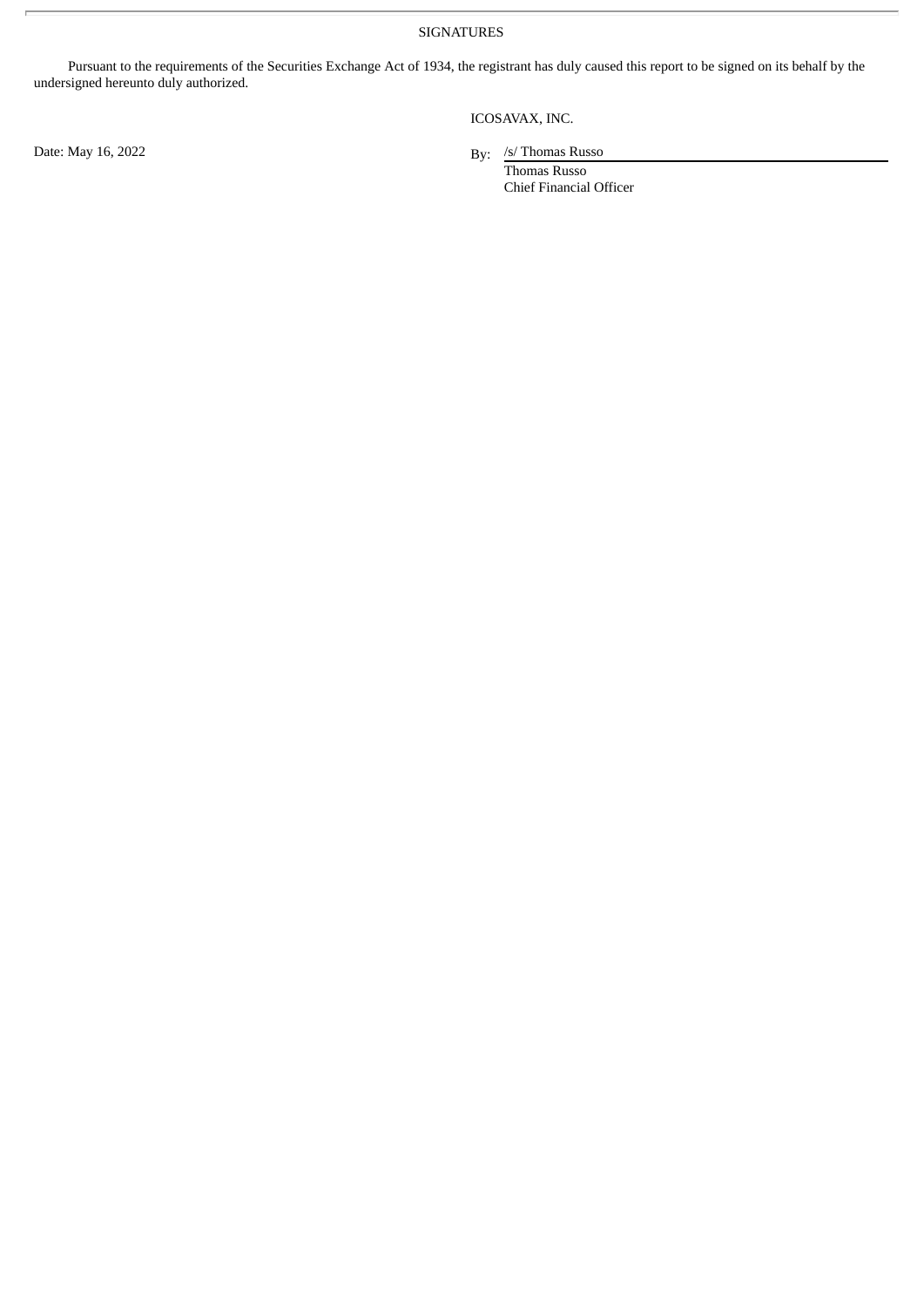

#### **Icosavax Reports First Quarter 2022 Financial Results and Provides Corporate Update**

<span id="page-3-0"></span>- Enrollment completed in older adults portion of Phase 1/1b trial of IVX-121, a virus like particle (VLP) vaccine candidate displaying the prefusion *stabilized Respiratory Syncytial Virus (RSV) F antigen -*

- Topline, interim Phase 1/1b data for IVX-121 in RSV, including younger and older adults, expected in June -

*- Cash and restricted cash of \$262.4M at end 1Q 2022 -*

**SEATTLE, May 16, 2022** – Icosavax, Inc. (Nasdaq: ICVX), a biopharmaceutical company leveraging its innovative virus-like particle platform technology to develop combination vaccines against infectious diseases, with an initial focus on life-threatening respiratory diseases and a vision of creating pan-respiratory vaccines for older adults, today reported financial results for the first quarter ended March 31, 2022 and provided a corporate update.

"Icosavax looks forward to announcing topline, interim Phase 1/1b data for IVX-121 in RSV, in June. Contingent on favorable data from this readout, we then plan to initiate a Phase 1 clinical trial of our first combination vaccine candidate and lead program, IVX-A12, for RSV and human metapneumovirus (hMPV) in the second half of the year," said Adam Simpson, Chief Executive Officer of Icosavax. "We believe a combination RSV/hMPV vaccine represents a significant opportunity to address two leading causes of pneumonia, each of which currently lack an approved vaccine. As such, we look forward to providing additional corporate and clinical updates in coming months as we work towards our vision of creating pan-respiratory and combination vaccines."

#### **First Quarter 2022 and Subsequent Highlights**

• **Completed enrollment in older adults portion of Phase 1/1b clinical trial of IVX-121.** During the quarter, Icosavax completed dosing in the Phase 1b (older adults; n=130) portion of its ongoing Phase 1/1b clinical trial of IVX-121. The Phase 1 (younger adults; n=90) portion had previously completed dosing. A subset of the Phase 1b older adult cohort is expected to be followed for up to 12 months after vaccination to assess the durability of response to IVX-121.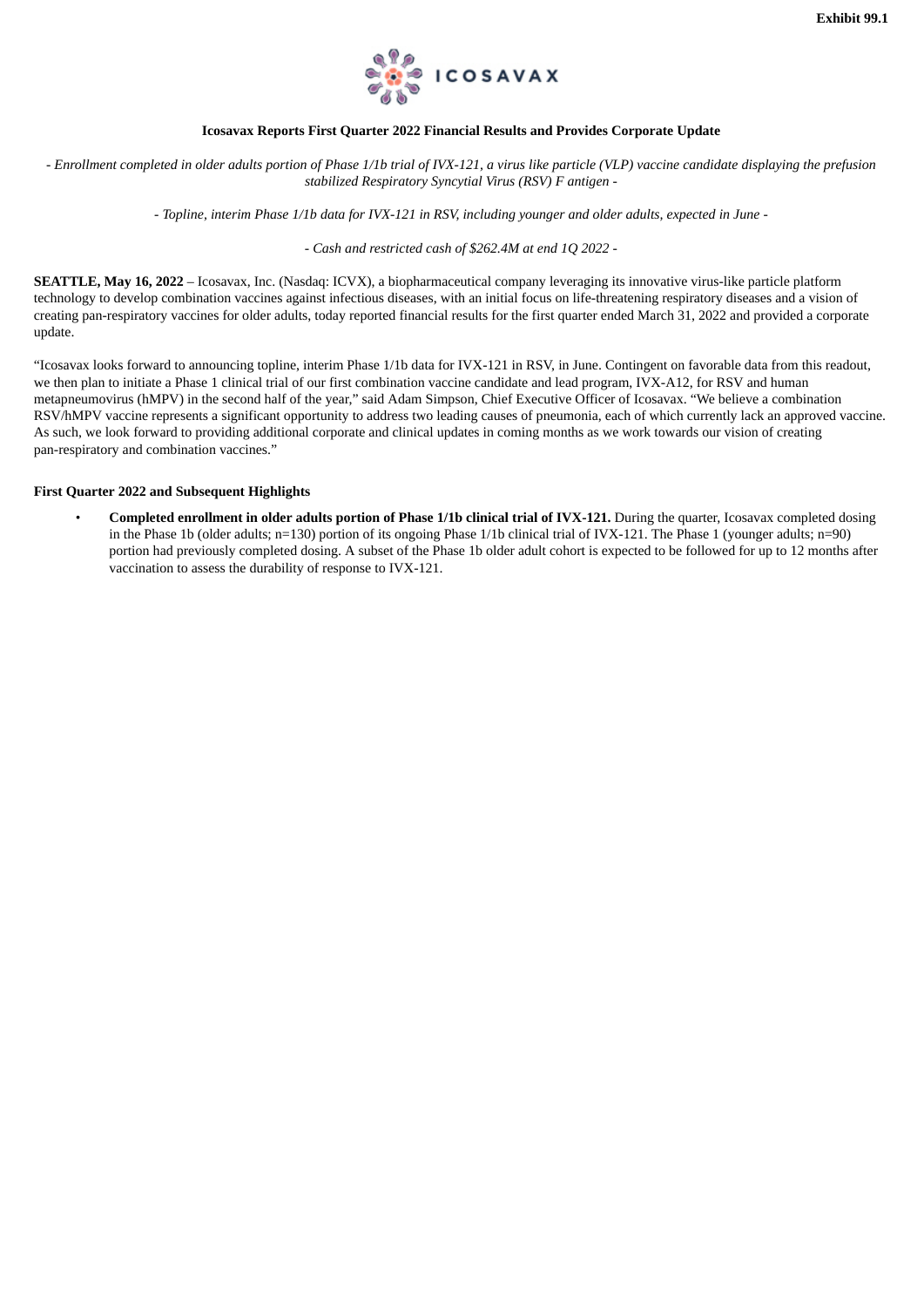- **Announced topline, interim Phase 1/2 results for IVX-411 against SARS-CoV-2.** In March, Icosavax reported topline, interim data for IVX-411, a VLP vaccine candidate displaying the SARS-CoV-2 receptor-binding domain (RBD). Immunologic response was observed in both SARS-CoV-2 naive and previously vaccinated subjects, but at lower-than-expected levels that were inconsistent with known data about VLPs, including from clinical studies in COVID-19 and the company's own preclinical data. As a result, the company is conducting an end-to-end drug product investigation to better understand the results and determine a path forward for its COVID-19 program.
- **Expanded antigen design capabilities.** During the first quarter and subsequently, Icosavax has expanded its laboratories and staff to add computational antigen design capabilities, which could enable the company to further build the pipeline, addressing pathogens and targets that have proven difficult under conventional vaccine approaches or where an optimized immune response could be beneficial.

#### **Near-Term Milestone Expectations**

- IVX-121 (RSV) Phase 1/1b topline, interim data from younger and older adults expected in June 2022
- Provide update on IVX-411 (Covid) following company's end-to-end investigation
- IND submission and initiation of a Phase 1 trial or IVX-A12 (RSV+hMPV) expected in 2H 2022

#### **First Quarter Financial Results**

- **Cash and restricted cash** as of March 31, 2022 was \$262.4 million, compared to \$280.7 million for the period ended December 31, 2021. Icosavax currently expects its cash balance to be sufficient to fund operations through at least 2024.
- **Research and development (R&D) expenses** for the three months ended March 31, 2022 were \$17.9 million, compared to \$5.6 million for the same period in 2021. The increase was primarily driven by increased preclinical development and manufacturing costs, growth in the number of R&D employees, increased stock-based compensation expense, and increased clinical development and manufacturing activity. Research and development expenses include non-cash stock-based compensation expenses of \$1.7 million for the three months ended March 31, 2022.
- **General and administrative (G&A) expenses** for the three months ended March 31, 2022 were \$6.3 million compared to \$1.1 million for the same period in 2021. The increase was primarily due to increased stock-based compensation expense, growth in the number of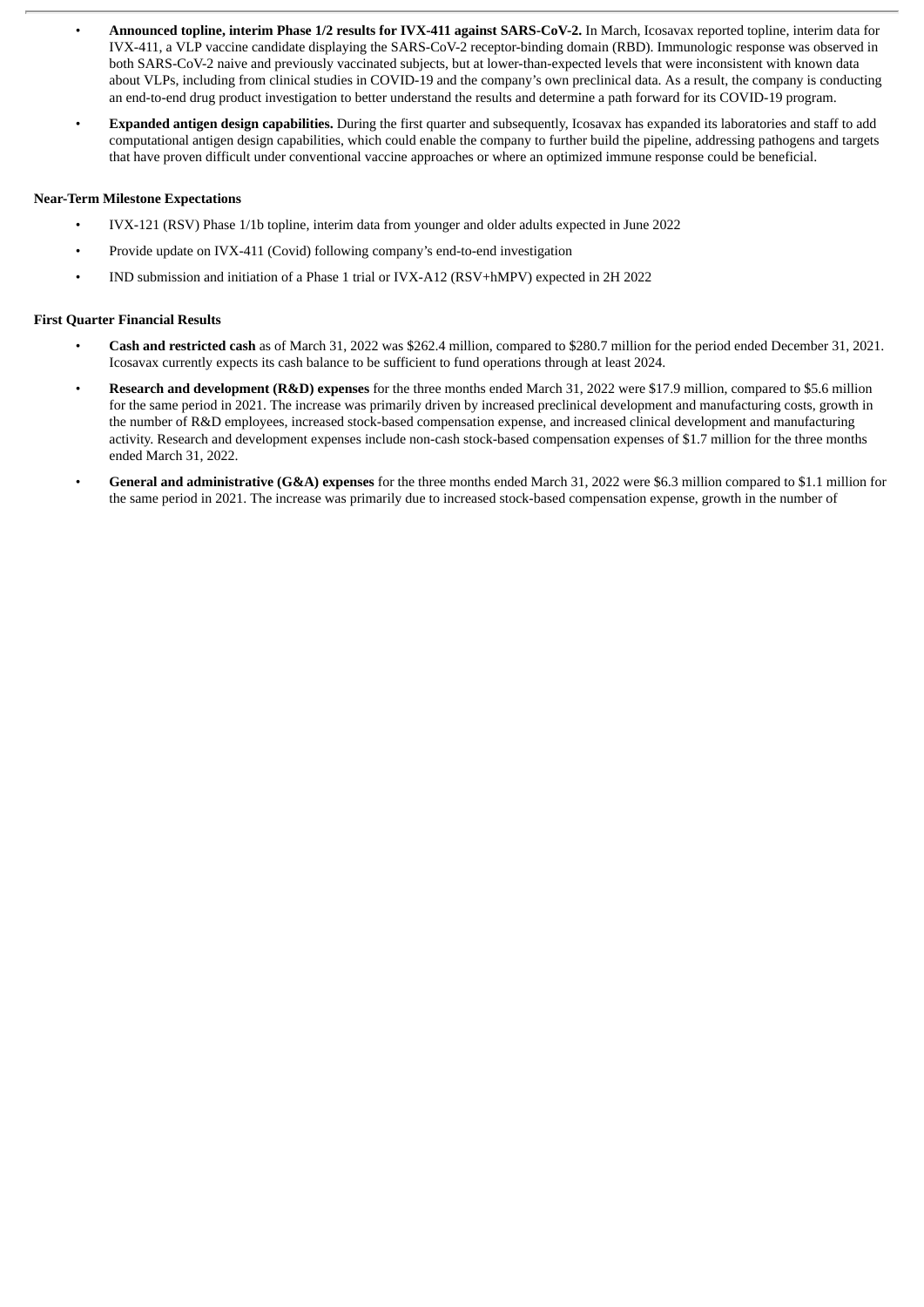G&A employees, increased professional services and insurance costs, and other operating expenses to support the company's growth. General and administrative expenses include non-cash stock-based compensation expenses of \$2.9 million for the three months ended March 31, 2022.

• **Net loss** for the three months ended March 31, 2022 was \$23.5 million, or a basic and diluted net loss per share of \$0.60. This includes non-cash stock-based compensation expense of \$4.6 million. Net loss for the same period in 2021 was \$5.9 million or a basic and diluted net loss per share of \$2.11.

#### **About Icosavax**

Icosavax is a biopharmaceutical company leveraging its innovative VLP platform technology to develop vaccines against infectious diseases, with an initial focus on life-threatening respiratory diseases and a vision for combination and pan-respiratory vaccines. Icosavax's VLP platform technology is designed to enable multivalent, particle-based display of complex viral antigens, which it believes will induce broad, robust, and durable protection against the specific viruses targeted. Icosavax's pipeline includes vaccine candidates targeting respiratory syncytial virus (RSV), human metapneumovirus (hMPV) and severe acute respiratory syndrome coronavirus 2 (SARS-CoV-2), and an emerging program in influenza. Icosavax was formed in 2017 to advance the breakthrough VLP technology from the Institute for Protein Design at the University of Washington with the goal to discover, develop, and commercialize vaccines against infectious diseases. Icosavax is located in Seattle.

For more information, visit www.icosavax.com.

#### **Forward-Looking Statements**

Statements contained in this press release regarding matters that are not historical facts are forward-looking statements. The forward-looking statements are based on the company's current beliefs and expectations and include, but are not limited to: the company's expectation regarding the opportunities for, and the therapeutic and commercial potential of, its vaccine product candidates; the company's ability to advance its development program and achieve the noted development milestones in 2022; and the sufficiency of the company's current cash, cash equivalents, and investments to fund its operations through at least 2024. Actual results may differ from those set forth in this press release due to the risks and uncertainties inherent in the company's business, including, without limitation: the early stage of the company's development efforts; the company's approach to the development of vaccine candidates, including its plan to pursue a combination bivalent RSV/hMPV VLP vaccine candidate, which is a novel and unproven approach; potential delays in the commencement, enrollment, and completion of clinical trials and preclinical studies; the company's dependence on third parties in connection with manufacturing, research, and preclinical and clinical testing; unexpected adverse side effects or inadequate immunogenicity or efficacy of the company's product candidates that may limit their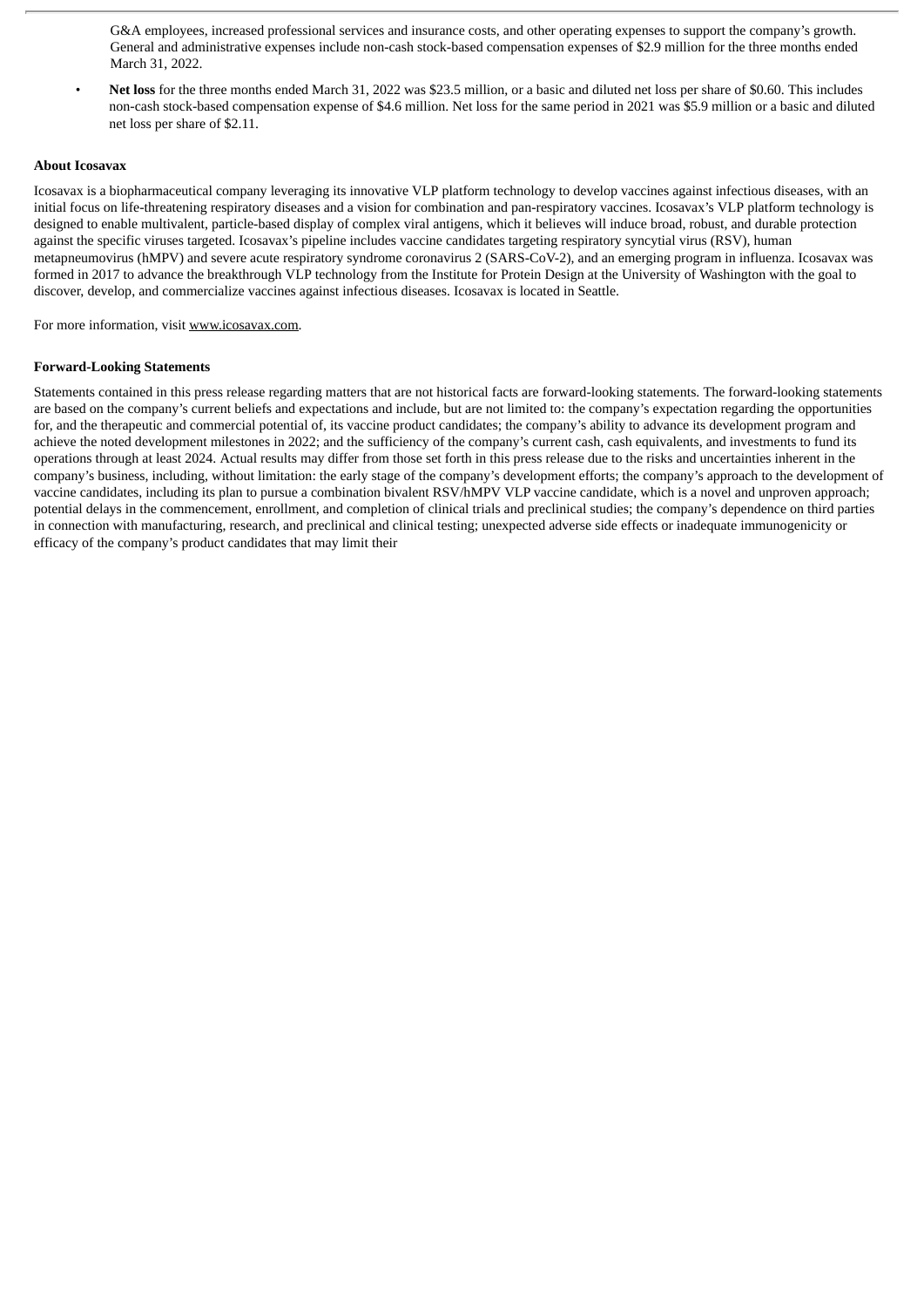development, regulatory approval, and/or commercialization; the potential for the drug product investigation relating to IVX-411 to produce inconclusive results; the potential that, even if the investigation identifies a root cause or contributing factors for the lower than expected IVX-411 interim topline immunogenicity data, the company may be unable to resolve all ambiguity; the potential for the investigation into IVX-411 interim results to impact the results of the company's ongoing trial for IVX-121; the possibility of disappointing results in later clinical trials despite promising results in earlier preclinical research or clinical trials; competing approaches limiting the commercial value of the company's vaccine candidates; regulatory developments in the United States and other countries; the company's ability to obtain and maintain intellectual property protection for its product candidates and maintain its rights under intellectual property licenses; the company's ability to fund its operating plans with its current cash, cash equivalents, and investments; the company's ability to maintain undisrupted business operations during the COVID-19 pandemic, including with respect to clinical trials, manufacturing, and supply chain; and other risks described in the company's prior filings with the Securities and Exchange Commission (SEC), including under the heading "Risk Factors" in the company's annual report on Form 10-K for the year ended December 31, 2021 and any subsequent filings with the SEC. You are cautioned not to place undue reliance on these forward-looking statements, which speak only as of the date hereof, and the company undertakes no obligation to update such statements to reflect events that occur or circumstances that exist after the date hereof. All forward-looking statements are qualified in their entirety by this cautionary statement, which is made under the safe harbor provisions of the Private Securities Litigation Reform Act of 1995.

#### **Media Contact:**

Jessica Yingling, Ph.D.**,** Little Dog Communications Inc. jessica@litldog.com 858.344.8091

#### **Investor Contact:**

Laurence Watts Gilmartin Group, LLC laurence@gilmartinir.com 619.916.7620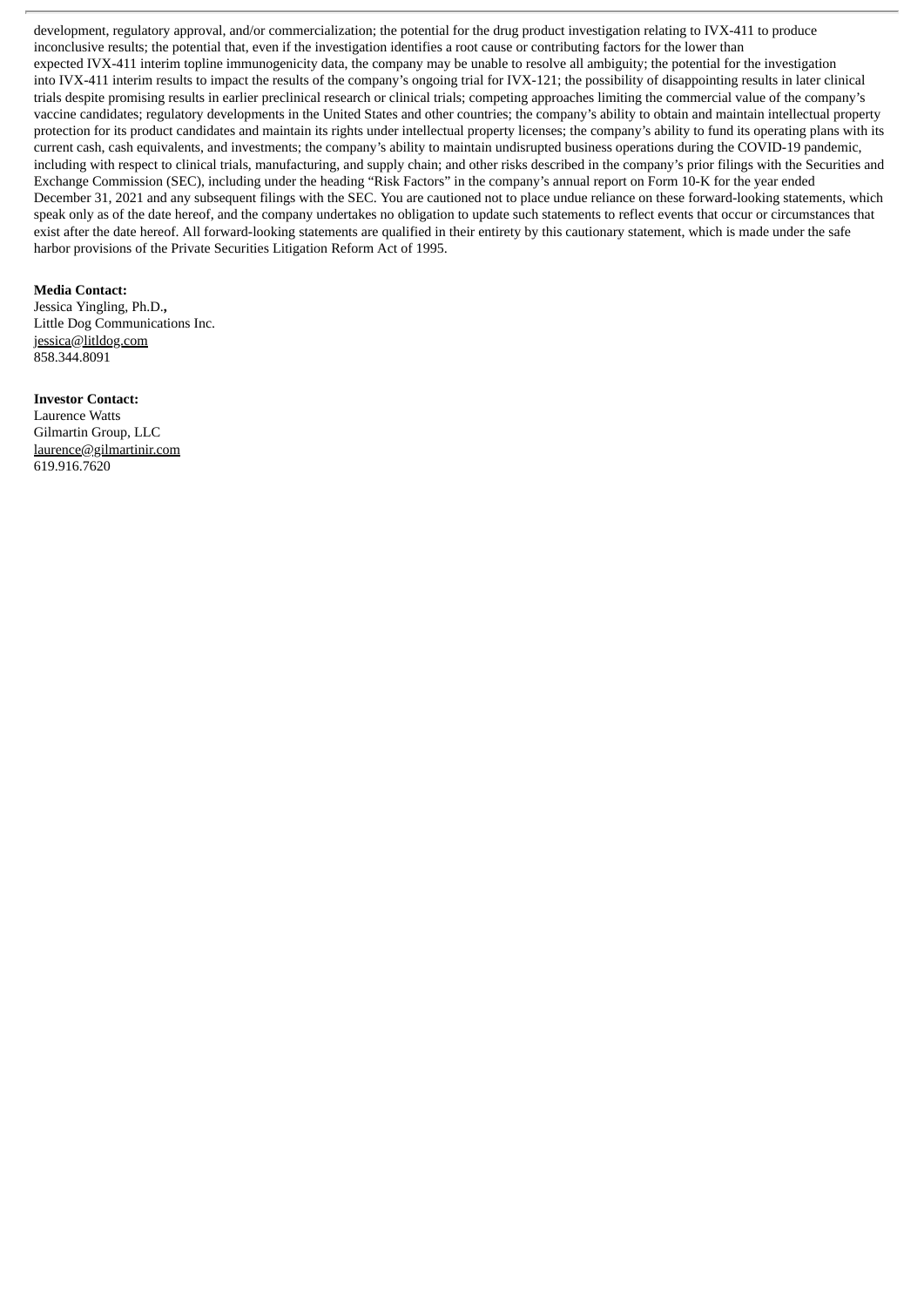## **ICOSAVAX, INC.**

#### **Condensed Balance Sheets** (Unaudited)

(in thousands)

|                                                      | March 31,<br>2022 | December 31,<br>2021 |
|------------------------------------------------------|-------------------|----------------------|
| <b>Assets</b>                                        |                   |                      |
| Current assets:                                      |                   |                      |
| Cash                                                 | \$261,357         | \$279,082            |
| Restricted cash                                      | 1.061             | 1,642                |
| Prepaid expenses and other current assets            | 7,681             | 5,829                |
| Total current assets                                 | 270,099           | 286,553              |
| Right-of-use assets – operating leases               | 3,309             |                      |
| Property and equipment, net                          | 3,237             | 1,076                |
| <b>Total assets</b>                                  | \$276,645         | \$ 287,629           |
| Liabilities and stockholders' equity (deficit)       |                   |                      |
| Current liabilities:                                 |                   |                      |
| Accounts payable                                     | \$<br>6.019       | \$<br>3,899          |
| Accrued and other current liabilities                | 7,448             | 4,757                |
| Current portion of operating lease liabilities       | 530               |                      |
| Deferred revenue                                     |                   | 582                  |
| Total current liabilities                            | 13,997            | 9,238                |
| Operating lease liabilities, net of current portion  | 2,964             |                      |
| Other noncurrent liabilities                         | 144               | 171                  |
| <b>Total liabilities</b>                             | 17,105            | 9,409                |
| Stockholders' equity (deficit):                      |                   |                      |
| Common stock                                         | 5                 | 5                    |
| Additional paid-in capital                           | 377,137           | 372,284              |
| Accumulated deficit                                  | (117, 602)        | (94,069)             |
| Total stockholders' equity (deficit)                 | 259,540           | 278,220              |
| Total liabilities and stockholders' equity (deficit) | \$276,645         | \$ 287,629           |